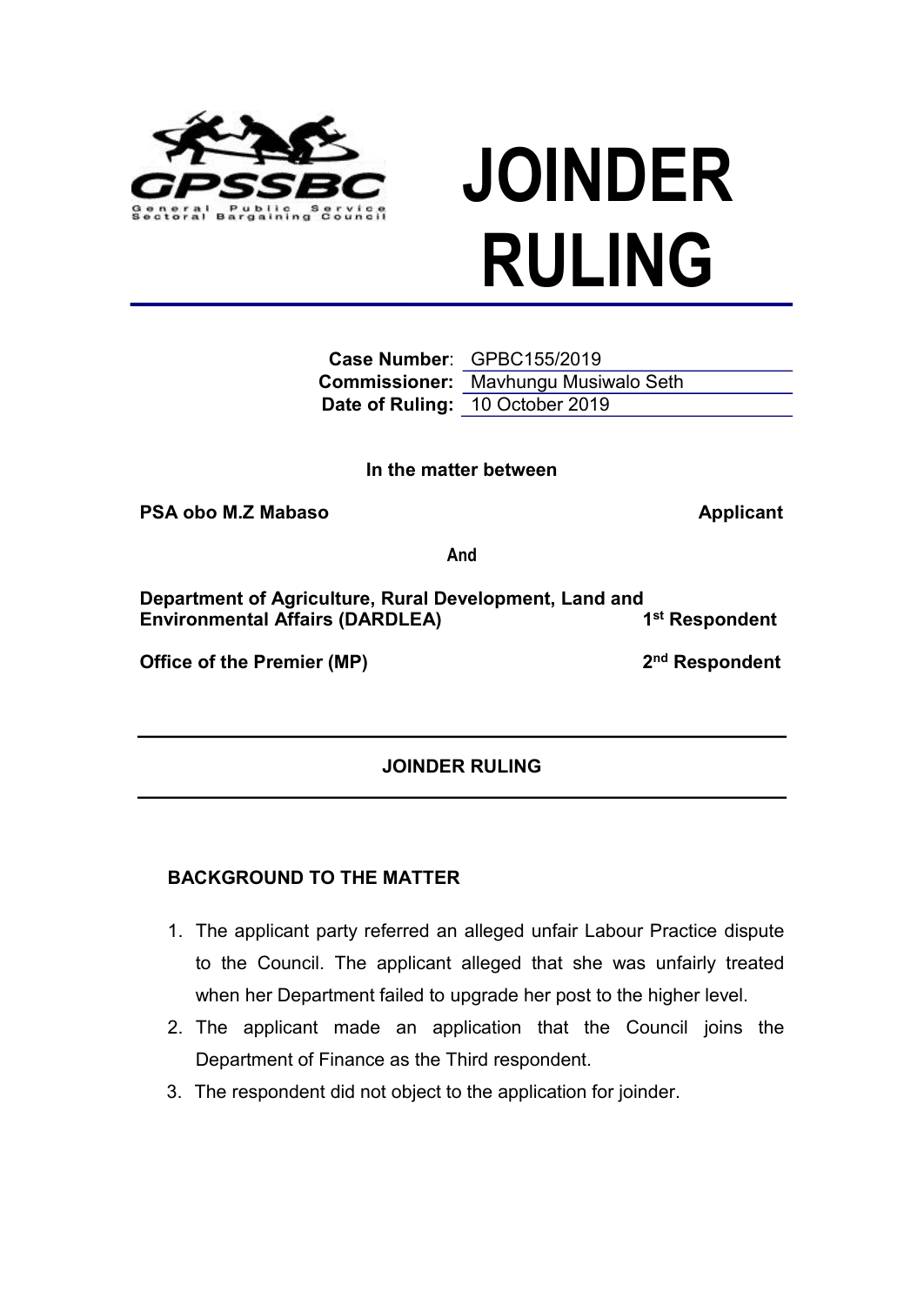## **ISSUE TO BE DECIDED**

4. I am required to decide whether or not to join the Department of Finance as the Third respondent.

## **ANALYSIS**

- 5. The rules for the conduct of proceedings before the GPSSBC sets out in terms of rule 27, that the Commissioner may make an order joining any person as a party in the proceedings if the party to be joined has a substantial interest in the subject matter of the proceedings.
- 6. The test to determine whether a party should be joined to proceedings was discussed in **Gordon v Department of Health, KwaZulu-Natal**. In that case the Supreme Court of Appeal confirmed that the test to apply when considering whether or not a party should be joined, is whether he has a direct and substantial interest in the matter
- 7. It is unclear at this point as to what will be the role to be played by Department of Finance (Mpumalanga). In the interest of fairness and justice it will be important to afford them an opportunity to give their side of the story. Having considered the submissions, I am satisfied that the Department of Finance (Mpumalanga) must be joined in the process as it is alleged that they are an interest party in the dispute.
- 8. In accordance with the Rules for the Conduct of Proceedings a commissioner may make such a ruling on application by a party, as I accordingly do.

## **RULING:**

Accordingly, I order the following;

9. The application for joinder is granted and the Department of Finance (Mpumalanga) is joined into the proceedings as the third respondent.